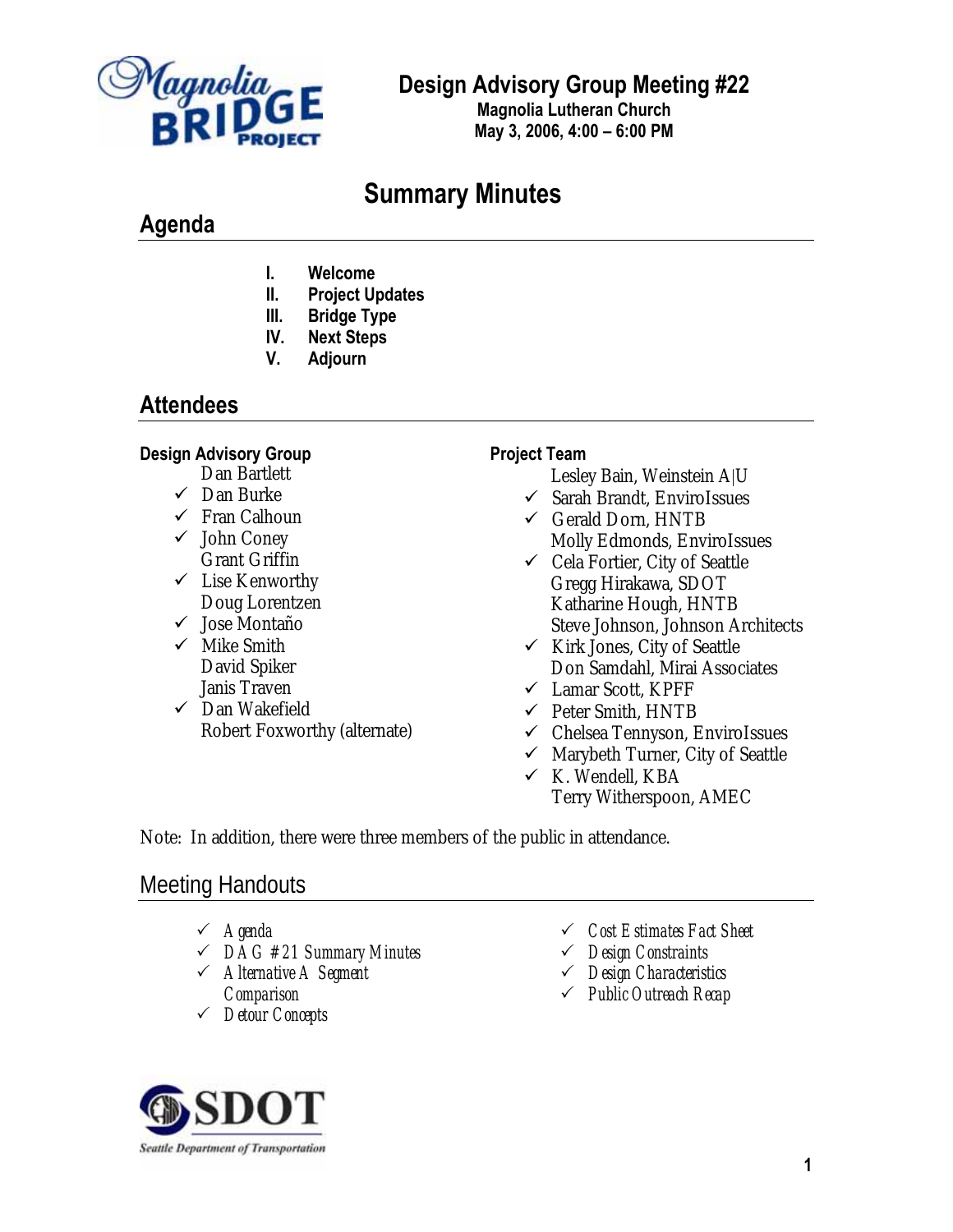# I. Welcome

## **Sarah Brandt, EnviroIssues**

Sarah welcomed the group and gave a brief overview of the agenda, which included the following:

- Project Updates
	- o DAG 21 Action Items
	- o Seattle City Council Briefing Recap
	- o Alternative A
	- o Cost Estimating
	- o Detour Concepts
	- o Port of Seattle North Bay
- Bridge Type Concepts
	- o Structure
	- o Aesthetics
	- o Considerations
	- o DAG Feedback
- Next steps
	- $\circ$  Magnolia Community Club Briefing May 11<sup>th</sup>
	- $O$  DAG 23 June 7<sup>th</sup>
- Public comment

Sarah also reviewed the packet of materials the group received. She apologized for not sending the DAG 21 minutes prior to the meeting, and noted that she would send them out to the group the next day (May 4, 2006).

## II. Project Updates **Kirk Jones, SDOT**

**DAG 21 Action Items:** Kirk Jones, Seattle Department of Transportation (SDOT) project co-manager, began by noting a specific action item from April's DAG meeting. He had promised Judy Gibbs that he would look into the possibility of widening Emerson Street Bridge to help improve connections to Magnolia. Kirk spoke to traffic operations and structural engineers at SDOT who said the bridge could be widened, but this would cost \$6- 8 million plus right of way expenses. He also noted that with the volume of traffic headed to Nickerson, it did not appear that the cost/benefit would make sense. Because of this, the project team is not going to study this option further.

- **Kenworthy:** Right of way could cost as much as \$1-2 million?
- **Jones:** That's correct. This is an estimate at this point. Because this option did not appear to significantly benefit traffic, we did not get into the specifics of analyzing the right of way costs.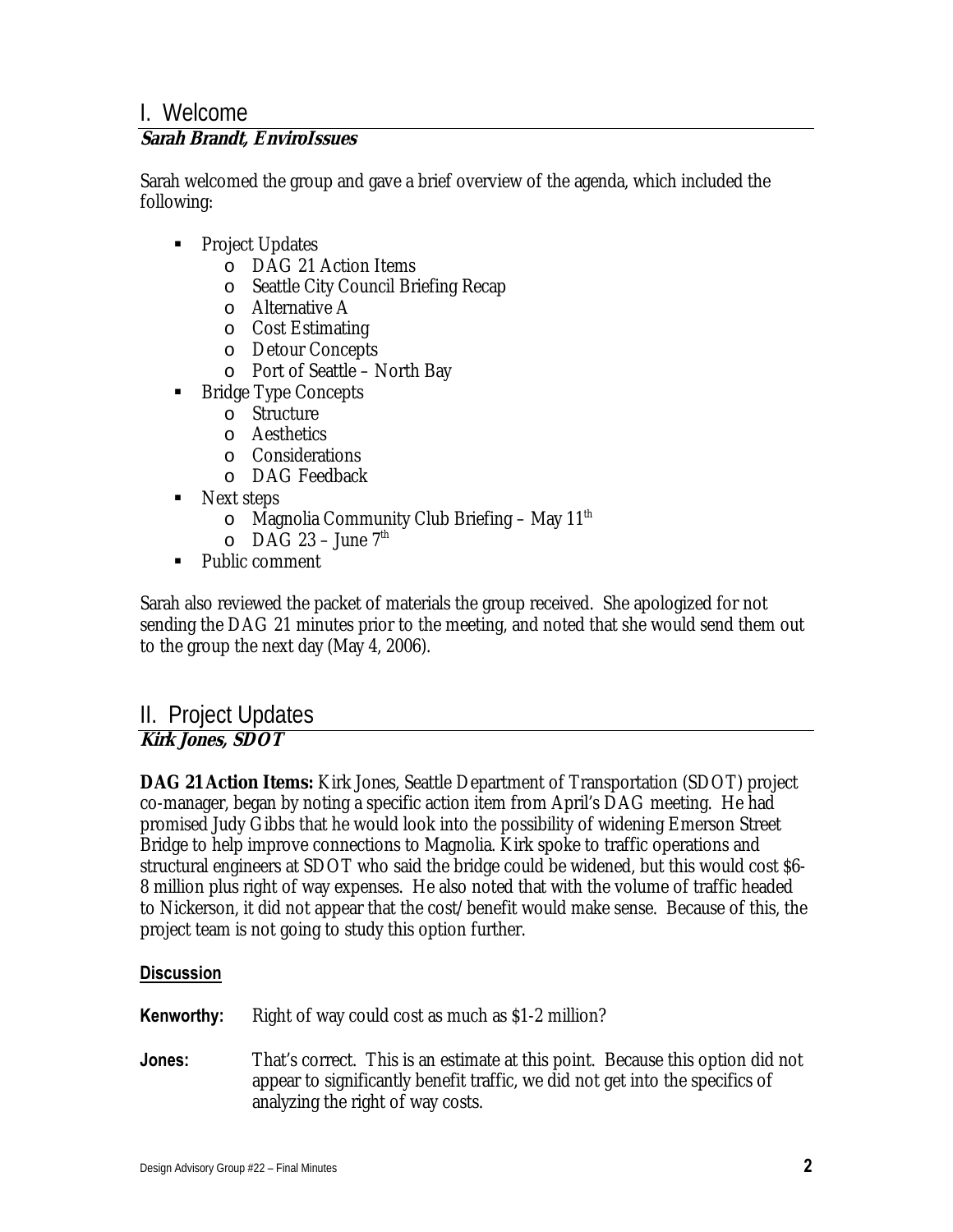**Wakefield:** Traffic is usually headed to the Ballard Bridge, not Nickerson Street.

**Seattle City Council Transportation Committee Briefing:** Kirk explained that the week after the April DAG meeting, the team presented to the Seattle City Council Transportation Committee. Jan Drago and Jean Godden were the councilmembers present. Kirk presented the same information to them as was presented during the April DAG. They asked questions about:

- Exchanging right of way between the Port and City
- How the wooden piles were in such good condition for being so old
- Detour costs, which are estimated at around \$8-10 million.

#### **Discussion**

| Kenworthy: | Is that the cost for just the roadway?                                                                                                                                                                      |
|------------|-------------------------------------------------------------------------------------------------------------------------------------------------------------------------------------------------------------|
| Jones:     | That cost includes the roadway, operations, police, and payments to<br>contractors to put detours in place and manage them.                                                                                 |
| Coney:     | Do you have a budget for that yet?                                                                                                                                                                          |
| Jones:     | We are working on developing a budget.                                                                                                                                                                      |
| Coney:     | We would be interested to see what you are budgeting for police, traffic<br>control, and road construction.                                                                                                 |
| Jones:     | We are basing these numbers in large part on our experience during the last<br>bridge shutdown.                                                                                                             |
| Kenworthy: | Does that budget take into account a cruise terminal that would be adding<br>cars?                                                                                                                          |
| Jones:     | No, but it did account for major redevelopment and more traffic in the area.<br>The one thing we do know is that the traffic generated from a cruise terminal<br>would be opposite the peak period traffic. |

**Alternative A Update:** Kirk provided an update on Alternative A and the project team's recent findings. To preface, Kirk reminded the group that the mayor selected Alternative A as the preferred alternative. It is customary that, once a preferred alternative is selected, the design team look at ways to modify the alignment to create the best bridge possible, as well as minimize impacts associated with Alternative A. The news that the design team was looking at shifting the alignment closer to the existing corridor ("modified A") was published before the project team talked to the mayor's office or DAG, which was unfortunate. SDOT is still looking at Alternative A and modified A, but the two impacts that Kirk thought would be minimized by the alignment shift – on parklands and shorelines – are proving to be less significant.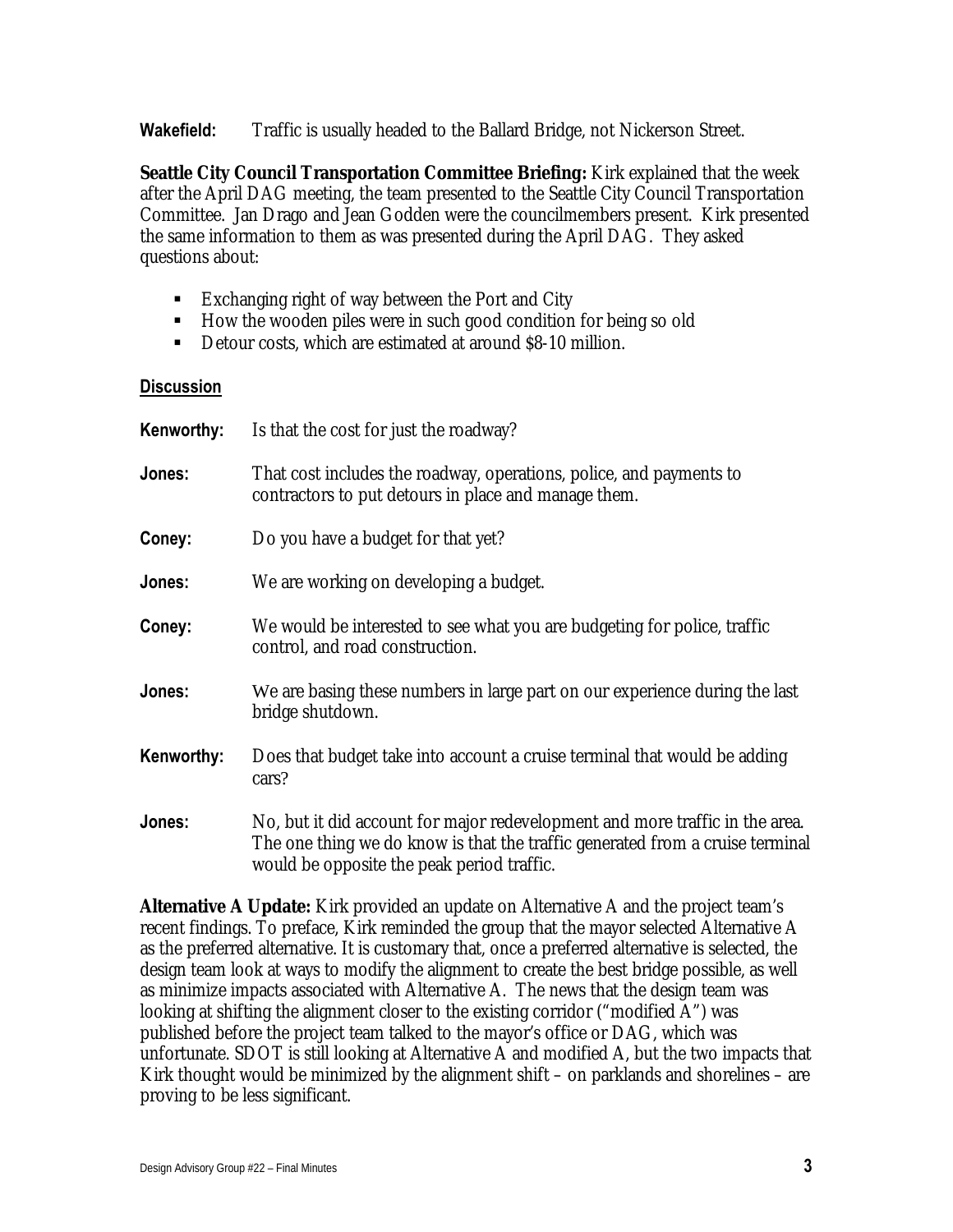Diagrams in the handout packet demonstrate that, when compared, Alternative A and modified A have nearly the same impact on the parklands because Alternative A's curve must be flattened to meet design standards. In addition, when comparing the alignments over the water, modified A covers an additional 0.45 acres of shoreline. The difference between the two in terms of impact is not great.

**Detour Concepts:** One of the detours SDOT has been exploring is to build a road along the east edge of the Port's property. SDOT and the Port are still working on that, and there is a 99% reality that it could happen. That type of detour could be used for either one of the alternatives and would use the Galer Flyover. .

Another detour possibility is to use the Galer Flyover and build a temporary ramp that would allow drivers to use portions of the existing bridge. The detour would start on the ground, use the Galer Flyover to go over Alaskan Way, pass under construction activities on the bridge, and use a temporary ramp to route traffic onto the westerly portion of the existing bridge. Another possibility is to rebuild the existing easterly on ramp to the bridge a little wider and make it available for two-way traffic. While the new ramp is being constructed, people would have to make a left turn onto the bridge off of  $15<sup>th</sup>$  Avenue W. As soon as the new ramp is built, SDOT could make that a two-way road while building the rest of the bridge over the railroad tracks. The design team is brainstorming to find ways to keep things functioning as well as possible. SDOT cannot do this kind of detour if modified A is selected.

SDOT is developing an issue paper on the pros and cons of Alternative A and modified A. Other considerations will be detour costs and the additional time and distance saved with a ramp versus a surface route to  $21<sup>st</sup>$  Avenue W. SDOT is trying to get a decision about Alternative A or modified A as soon as possible. Quite frankly, things are leaning towards the original Alternative A.

| Kenworthy: | Can I make sure we have this right? The concept is you build a detour ramp<br>before we start other construction?                                                                                                       |
|------------|-------------------------------------------------------------------------------------------------------------------------------------------------------------------------------------------------------------------------|
| Jones:     | With any temporary ramping, you build it first.                                                                                                                                                                         |
| Kenworthy: | To what extent would it shorten the time when people couldn't come into<br>Magnolia the current way?                                                                                                                    |
| Jones:     | We aren't looking at shortening the detour time yet; we're just looking at all<br>the detour possibilities.                                                                                                             |
| Kenworthy: | Does this temporary ramp concept depend on the Port choosing one of<br>three scenarios for the holding pattern for cruise ships? There are three<br>possible holding areas. Does this ramp concept affect any of these? |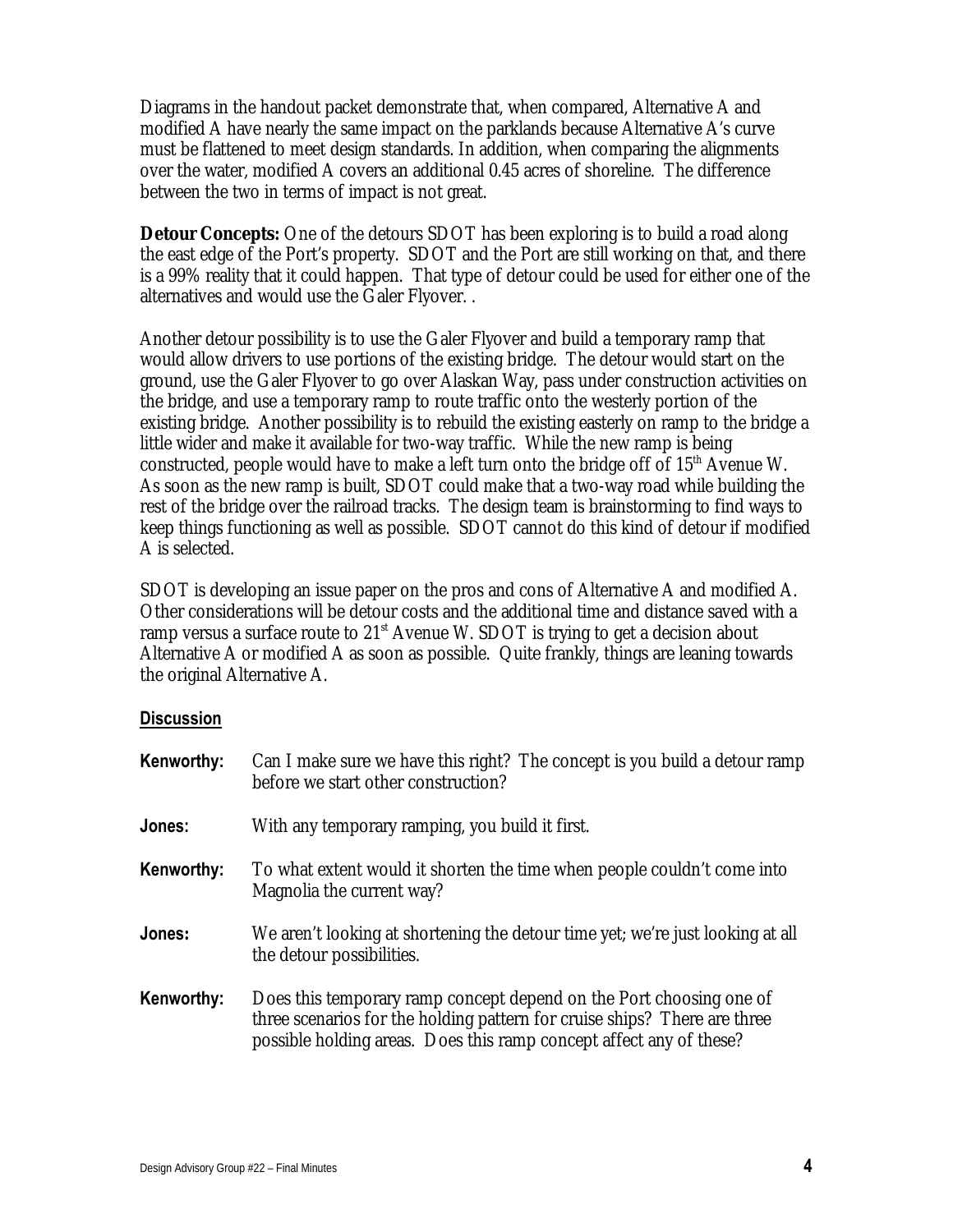| Jones:        | One holding area is the tank farm area. So far the Port has been very<br>positive. We're hoping to get something in writing in the near future. I'm<br>optimistic.                                                                                                                                          |
|---------------|-------------------------------------------------------------------------------------------------------------------------------------------------------------------------------------------------------------------------------------------------------------------------------------------------------------|
| M. Smith:     | We'll have one more meeting when this is firmed up a little bit, right? Are<br>you trying to fast track this?                                                                                                                                                                                               |
| Jones:        | Yes, we won't be making final decisions about the detour for a while. We'll<br>move these concepts into the design phase. We'll get approximately 60% of<br>the detour plan firmed up during this TS&L phase. We need to offer the<br>contractor an option to see if they come up with better detour plans. |
| P. Smith:     | They would have a performance requirement. If they could do a better job<br>with the detour and beat the deadline, there would be an incentive.                                                                                                                                                             |
| Coney:        | As I understand the detour road, it would not involve shutting the detour<br>down at all through the Port, correct? That could be open the entire time?                                                                                                                                                     |
| Jones:        | Yes, it would.                                                                                                                                                                                                                                                                                              |
| Coney:        | If you don't build that road you will have to use the existing road and there<br>will come a time when you have to connect the east to west, so there would<br>be a total closure.                                                                                                                          |
| Jones:        | Not necessarily.                                                                                                                                                                                                                                                                                            |
| <b>Burke:</b> | There could potentially be both, correct? Or, is there a reason not to?                                                                                                                                                                                                                                     |
| Fortier:      | Cost.                                                                                                                                                                                                                                                                                                       |
| Jones:        | The Port road would be functioning the entire time.                                                                                                                                                                                                                                                         |
| Wakefield:    | If the temporary ramps turn out to be feasible, that would mean that the Port<br>road would be unnecessary. I see a problem with the detour ramp for<br>bicyclists/pedestrians. You should allow the path to be unobstructed.                                                                               |
| Jones:        | We would try to do that. Maybe this road is for both the tenants and the<br>general public. Then there would be a gate by the north end of Trident's<br>building, and we wouldn't have to take as much width.                                                                                               |
| Kenworthy:    | It's not clear to me where the general public traffic will go after you get to<br>the Trident fence.                                                                                                                                                                                                        |
| <b>Burke:</b> | General traffic would carry up the east side, head up to $21st$ Avenue W., and<br>then connect into Thorndyke Avenue W. Can we see a visual of this at an<br>upcoming meeting?                                                                                                                              |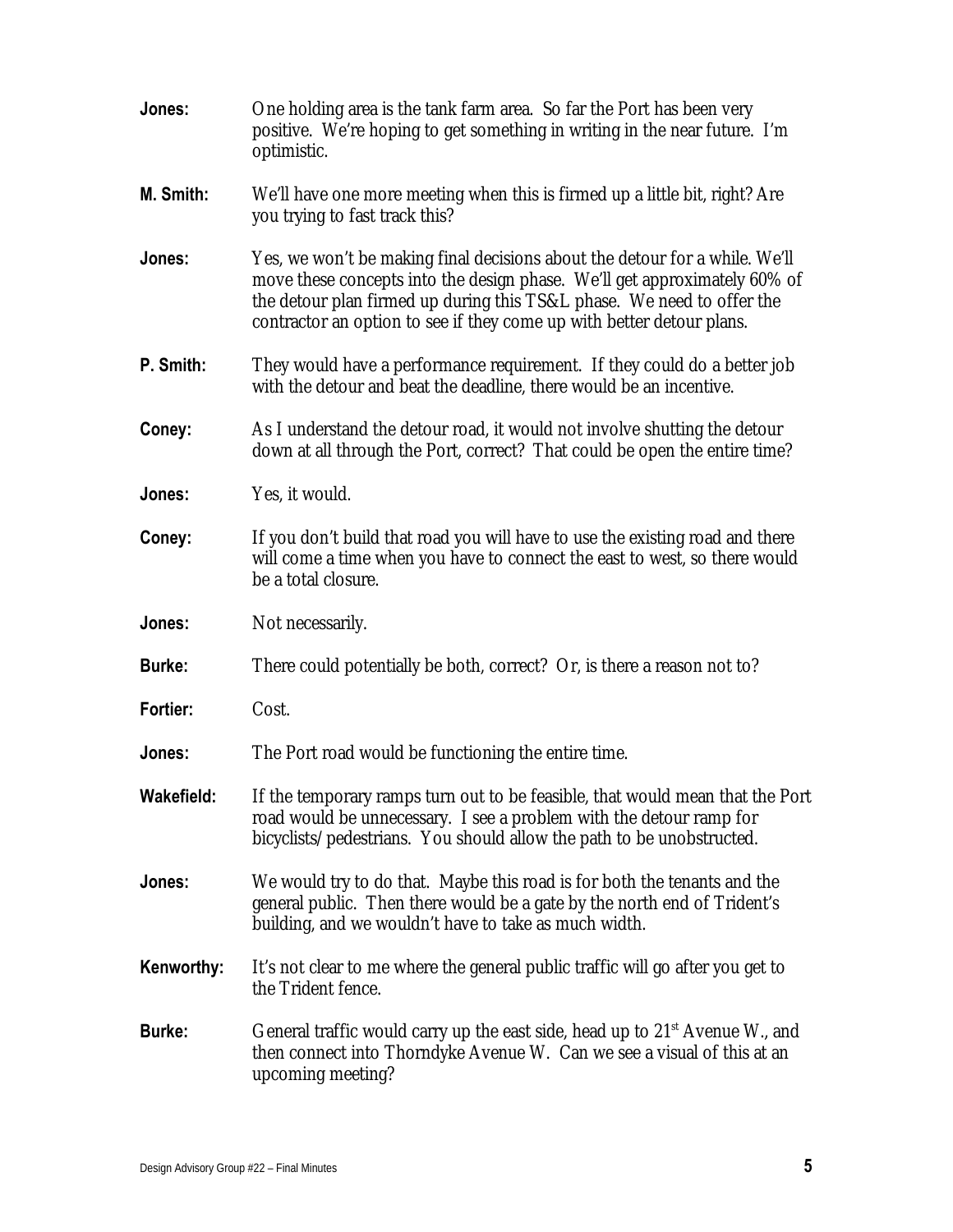| Jones:    | Yes. We would like to carry a couple of options out of the TS&L Study.<br>Once we select a bridge type and get into concept plans, construction<br>methods, and how to tie in the detour, we can see if the contractor can come<br>up with something new and better. |
|-----------|----------------------------------------------------------------------------------------------------------------------------------------------------------------------------------------------------------------------------------------------------------------------|
| M. Smith: | These options are much better for the south end. I'm really positive about<br>these options.                                                                                                                                                                         |
| Fortier:  | There are still a lot of details to be worked out.                                                                                                                                                                                                                   |
| Coney:    | Is there anything in current plans that constrain the width of the<br>bicycle/pedestrian facility on the Galer Flyover?                                                                                                                                              |
| Jones:    | No.                                                                                                                                                                                                                                                                  |
| Coney:    | I had hopes of the flyover being able to serve a future Sound Transit station.                                                                                                                                                                                       |

**Cost Estimate Validation Process.** Kirk referred to the Cost Estimate handout, which summarized the process the team went through in fall 2004. The general public requested to see the summary, but Kirk wanted to run it by the DAG first. The summary provides a general project description and list of benefits. Costs (in 2004 dollars) include surface roadways, detour costs, demolition, and construction. Because it is a more expensive section to build, SDOT doubled the cost per square foot for the long span over the railroad. The resulting graph, which accounts for inflation to time of expenditure and risks, shows that there is a 90% probability that the Magnolia Bridge Project will cost \$196 million or less. The design team will go through the same process for the TS&L study to provide a refined cost estimate.

| Kenworthy: | You might want to invert "not including inflation or other risks." People may<br>think it's a typo.                                                                                                                                                                                                                                                 |
|------------|-----------------------------------------------------------------------------------------------------------------------------------------------------------------------------------------------------------------------------------------------------------------------------------------------------------------------------------------------------|
| Coney:     | Does the Alternative A cost estimate include the demolition of industrial<br>structures?                                                                                                                                                                                                                                                            |
| Jones:     | Yes. We would have to disconnect Anthony's ramp for any alternative. We<br>have included costs for moving Anthony's or replacing access.                                                                                                                                                                                                            |
| M. Smith:  | What is the responsibility of the railroad for bridges built over their railway?                                                                                                                                                                                                                                                                    |
| Jones:     | We have a meeting scheduled with BNSF at the end of May. In 1929, they<br>paid for the road from the west edge of the tracks to 15 <sup>th</sup> Avenue W. We<br>have a letter which states they agree to maintain and replace that roadway.<br>We are just beginning negotiations with them, and will estimate how much<br>that portion will cost. |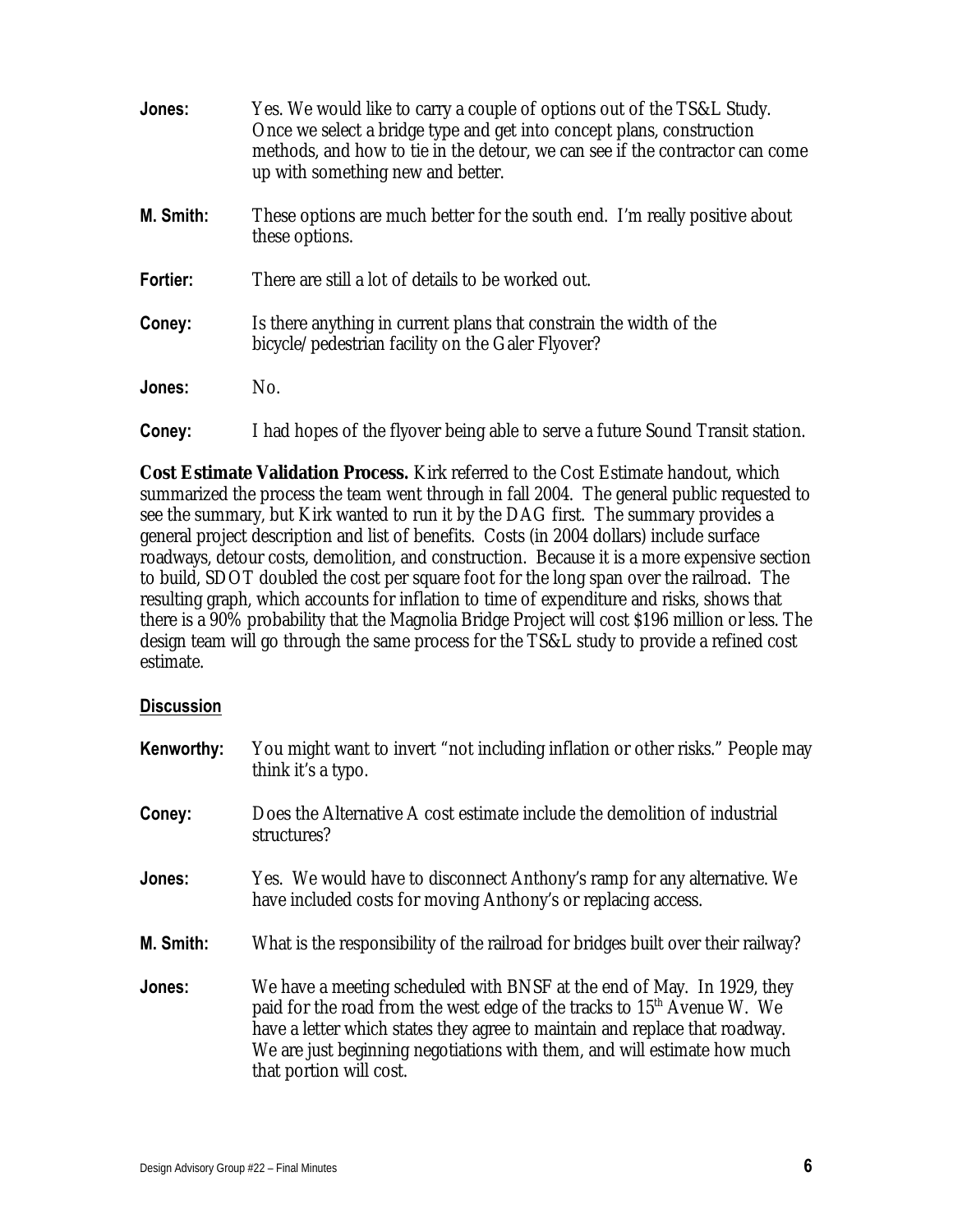| Coney: | Do you plan to use Regional Transportation Improvement District (RTID) |
|--------|------------------------------------------------------------------------|
|        | money to fund this? A bond?                                            |

**Jones:** RTID gives us a little more flexibility. One concern is that it has to be a regional facility to qualify for funding. We have to make a good case for this.

**Port Update:** Dan Burke provided a brief update of activities related to the Port. The main activity the Port is focused on is securing a zoning overlay. Mark Griffin will be at the May 11<sup>th</sup> Magnolia Community Council meeting to give an update on North Bay. The Port hopes to have that complete by the end of the year. There is a cruise ship terminal scoping meeting coming up, as well.

#### **Discussion**

| Kenworthy:     | Are you suggesting that we have to rezone for the bridge?                            |
|----------------|--------------------------------------------------------------------------------------|
| <b>Burke:</b>  | No, not for the bridge, for North Bay.                                               |
| Coney:         | Can the Magnolia Community Council get the comment cards from that<br>meeting?       |
| <b>Brandt:</b> | I can get the meeting details and comment form from Dan and send it to the<br>group. |

# III. Bridge Type

## **Jerry Dorn, HNTB**

Jerry began by explaining the process for choosing a bridge type. He commented that at this phase in the project, the team is looking at bridge types for the specific alignment associated with Alternative A. Today, the team is presenting what the bridge architects brainstormed, and will collect the DAG's input and expand those ideas. Next, the design team will go through a screening process to boil the options down to three alternatives to study further. Finally, the team will go through a second screening process to narrow it down to one preferred alternative. The intent is that, with each step, the DAG will be consulted for their input.

Jerry discussed some of the constraints that must be considered when selecting a bridge type. For example, there are several buildings on the ground to avoid, and areas where vehicular access must be maintained. There is also a 20-foot clearance requirement at crossings. In addition, the entire valley is liquefiable, so SDOT will need to do ground improvements.

The bridge can be split into distinct segments and treated differently according to each section's characteristics. Segments include the east and railroad crossing, the mid-span, and the western climb up the bluff. The design team is looking at a different structure types for each section depending on various limitation. For example, the curve on the west high rise has a fairly sharp curve, which affects what type of structures work.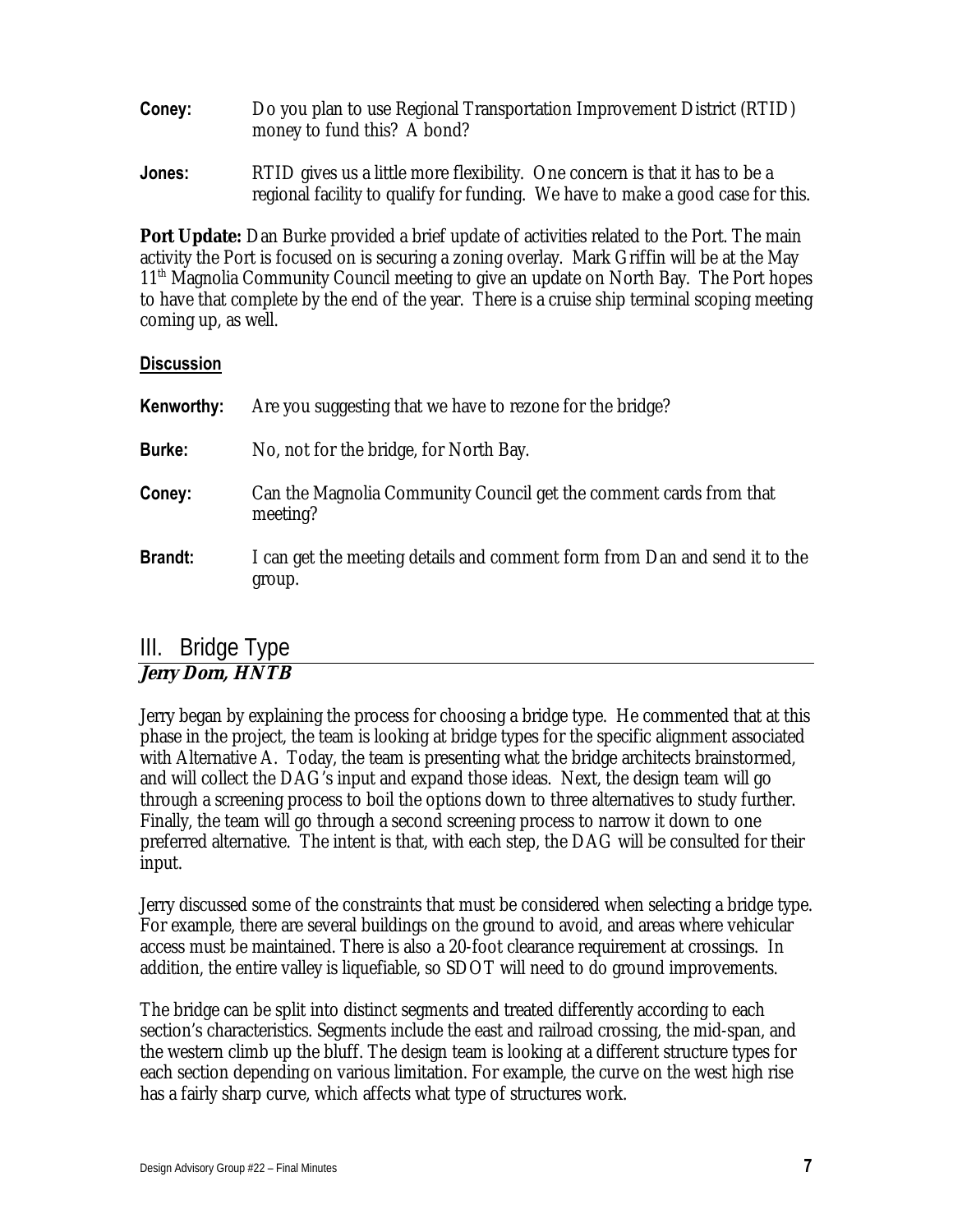Jerry then described bridge design themes, as presented in a meeting handout. Characteristics can be mixed and matched, and the DAG should think about whether the bridge should be a prominent city feature visible from great distances (a "signature" bridge), or money is better spent making the facility attractive to those who will use it. In order facilitate discussion, the bridge architect provided four bridge type themes.

- 1. Baseline:
	- o Circular columns
	- o Rectangular piers
	- o Straight constant spans
	- o Cleans up the current design
- 2. Historic:
	- o Cost increases with more decorative, detailed design
- 3. Maritime:
	- o Could be reflected in railings, piers, etc.
- 4. Progressive:
	- o Modern, futuristic, fits well with haunched, concrete box

Jerry noted that there is some incentive to make longer spans to minimize ground improvements and foundations.

| Kenworthy: | Are we one of many groups providing input? What about the Seattle Design<br>Commission?                                                                                                                                                                                                                                                                                             |
|------------|-------------------------------------------------------------------------------------------------------------------------------------------------------------------------------------------------------------------------------------------------------------------------------------------------------------------------------------------------------------------------------------|
| Jones:     | You are a key group with input. The Design Commission will also have the<br>chance to provide input.                                                                                                                                                                                                                                                                                |
| P. Smith:  | The Design Commission did choose Alternative C, which is not what was<br>selected.                                                                                                                                                                                                                                                                                                  |
| Kenworthy: | Are there style names we could attach to these graphics?                                                                                                                                                                                                                                                                                                                            |
| Dorn:      | No, not necessarily. These themes are a reflection of what the bridge<br>architects have brainstormed. They are primarily for inspiration to get your<br>feedback. We want to know if it's important to include a certain feature, etc.                                                                                                                                             |
|            | <b>Brenda Osterhaug (member of the public):</b> I'm concerned that all of our region's projects<br>are going up in cost, and putting some of these more expensive options on<br>the table early could set up unrealistic expectations. The public will want it<br>once they see it, and then we'll have to scale back. I worry about setting<br>higher expectations than necessary. |
| Jones:     | We were a little concerned about that, too. We feel we have some money to<br>do some nice design work, but funding is of course limited. The question is<br>should we scale this back, or should we try to mix and match the most<br>important features?                                                                                                                            |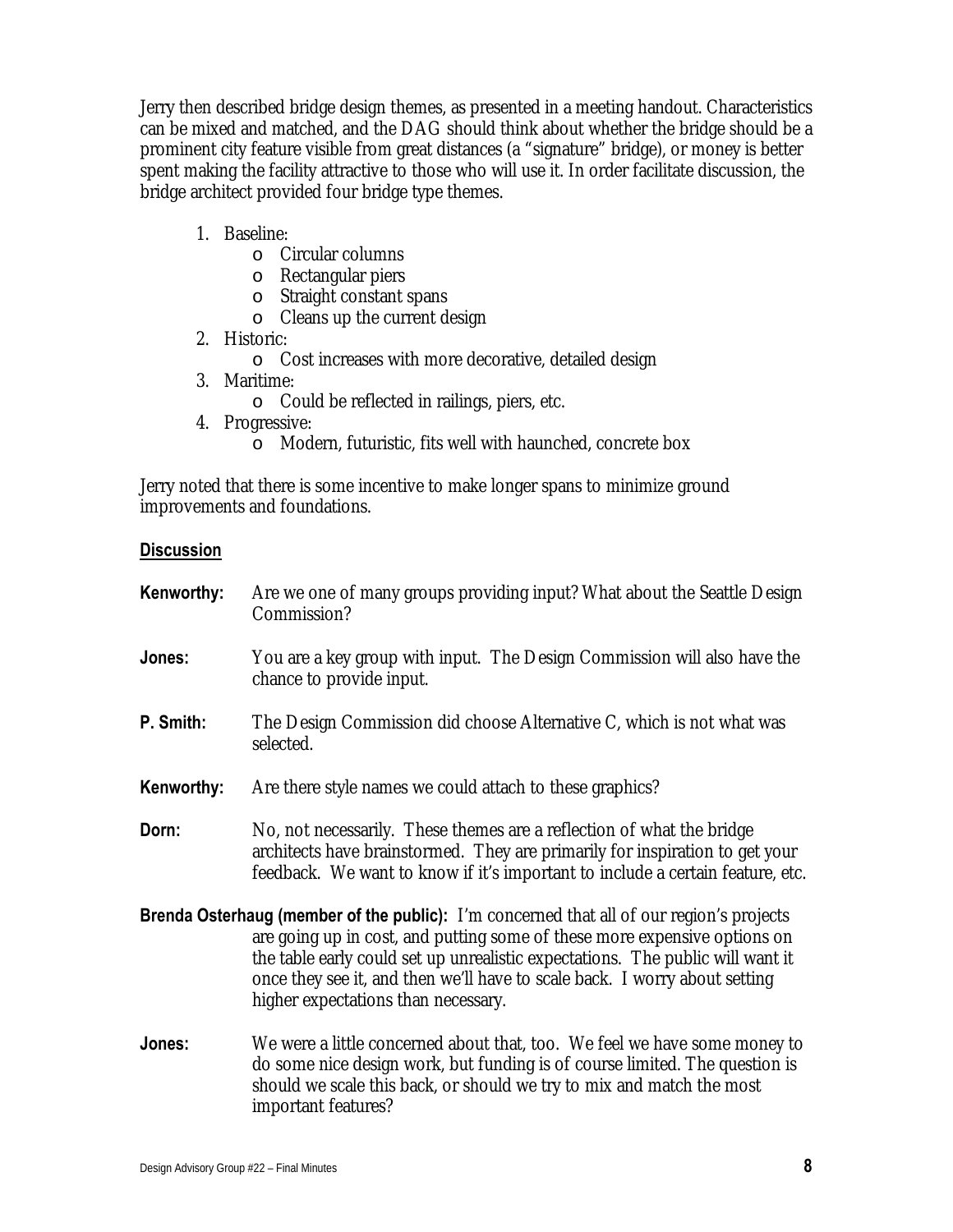- **Montaňo:** Many of these are just cosmetic add-ons that won't affect the quality of the bridge. Everything is just toothpaste.
- **Coney:** What about considering a transit stop? We are now out of the monorail era and into the bus rapid transit (BRT) era. Is there any consideration to a midspan transit stop? Has the Port considered a need for that?
- **Burke:** The thinking we've done is to focus on the ground. We would need to see if it makes sense.
- **Jones:** We have to keep the existing bus stop. We will have to work it into the plan.
- **Kenworthy:** It would be helpful to have labels on the types of structures.
- **Montaňo:** The sketch with the cable-stay bridge makes a lot of sense because it limits the foundation work.
- **Jones:** Also consider the bridge in its new location and what will be around 15, 20, or 30 years from now. I was on the design team for the West Seattle Bridge, and politicians pushed to design a cable-stayed bridge, but the engineers said it was not the right structure for its location. For example, when you leave town on the ferry, the Alaskan Way Viaduct disappears. Where do you spend your money on this bridge? Do we want to put money into it to be seen from a long distance that may be covered up with new development over the years?
- **Dorn:** Also, what kind of view do the people who live on the bluff want to see looking out?
- **Kenworthy:** Will you be generating graphics with new development and profiles?
- **Jones:** Yes, we could work with the Port on this. As we talk about different bridge types, think about how we can best use the money available.
- **Dorn:** Three-dimension renderings using photos of the actual site would be used once we get through the first screening process.
- **Kenworthy:** Even to get to that point, it would be helpful to get some more graphics now.
- **Burke:** How do we make our input? Will you go back and narrow it to three designs?
- **Jones:** We will still have quite a few concepts we'll be considering the next time we meet. If you have thoughts or ideas, please email them and we will pass them onto the design team.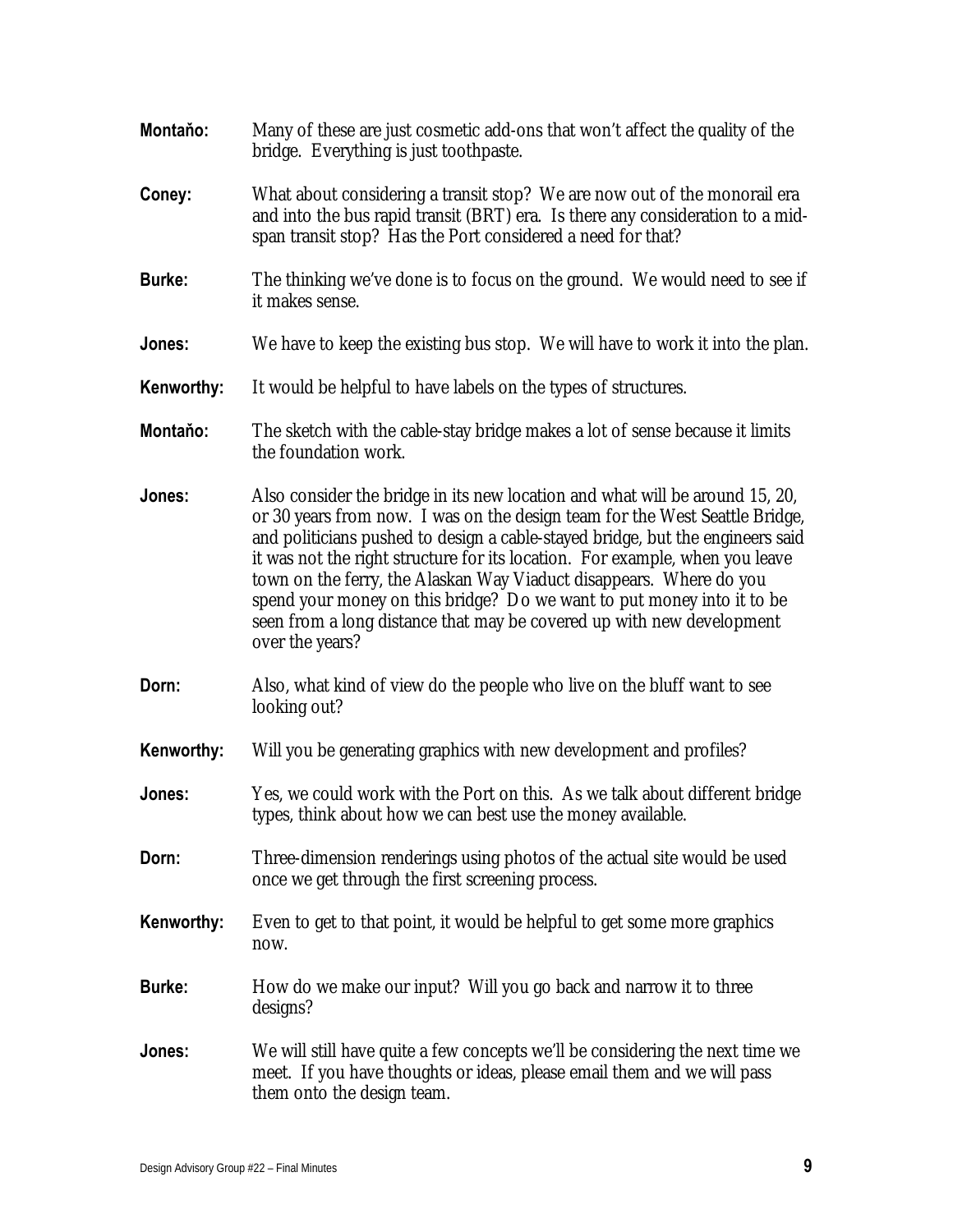| Kenworthy: | Can we get more explanation on the maritime lighting fixtures?                                                                                                                                                                                                                    |
|------------|-----------------------------------------------------------------------------------------------------------------------------------------------------------------------------------------------------------------------------------------------------------------------------------|
| Dorn:      | I'm not a lighting person. The idea is that these themes would provide<br>inspiration to see if there are any special or specific features the design team<br>should focus on.                                                                                                    |
| M. Smith:  | There is going to be a lot of light in this area in the next 20 years, so maybe<br>the bridge light needs to be downplayed. Playing down the lighting fixtures<br>might be important for sight lines from north to south.                                                         |
| Coney:     | I would advise Magnolia to think about how they want the gateway to their<br>community to look and opportunities to incorporate art - a gateway iconic<br>structure.                                                                                                              |
| Kenworthy: | We are talking about a water-dependent community. It doesn't have to be<br>hokey, but I think we should look at a maritime theme. This is a great<br>opportunity. The texture of ropes on the Galer Flyover really works.                                                         |
| Wakefield: | Seattle Fisherman's Memorial is a great example of public art.                                                                                                                                                                                                                    |
| Coney:     | I'm concerned about taking things like decorative light and segregating it into<br>the art. Magnolia should try to get a Magnolia art committee together.                                                                                                                         |
| Fortier:   | Page 10 of the DAG 21 meeting minutes talks about the local artist selected.<br>It provides some background information her. She's been hired by SDOT.                                                                                                                            |
| Kenworthy: | I'd like to request we don't spin off into another group to discuss art.                                                                                                                                                                                                          |
| Coney:     | New and old buildings will cross the bridge's horizontal plain. Maybe art<br>money needs to be spent on a gateway.                                                                                                                                                                |
| Kenworthy: | This is a maritime area of the port, which has a maritime function.                                                                                                                                                                                                               |
| Osterhaug: | What is the difference in cost between the bridge types? Can you give us a<br>ballpark baseline for costs for each theme since it's actually a different bridge<br>structure?                                                                                                     |
| Dorn:      | We haven't done any cost estimates yet, but my estimates would be:<br>Baseline: \$195 million<br>Progressive (haunched structures): 10-20% more than Baseline<br>п<br>Arch: 100% more<br>Maritime (overhead cable structure): 100% more<br>These are just historical assumptions. |
| P. Smith:  | We plan on going through the cost estimation process again once design is<br>more detailed. We will do this later in the summer once we have selected the<br>three best bridge types.                                                                                             |